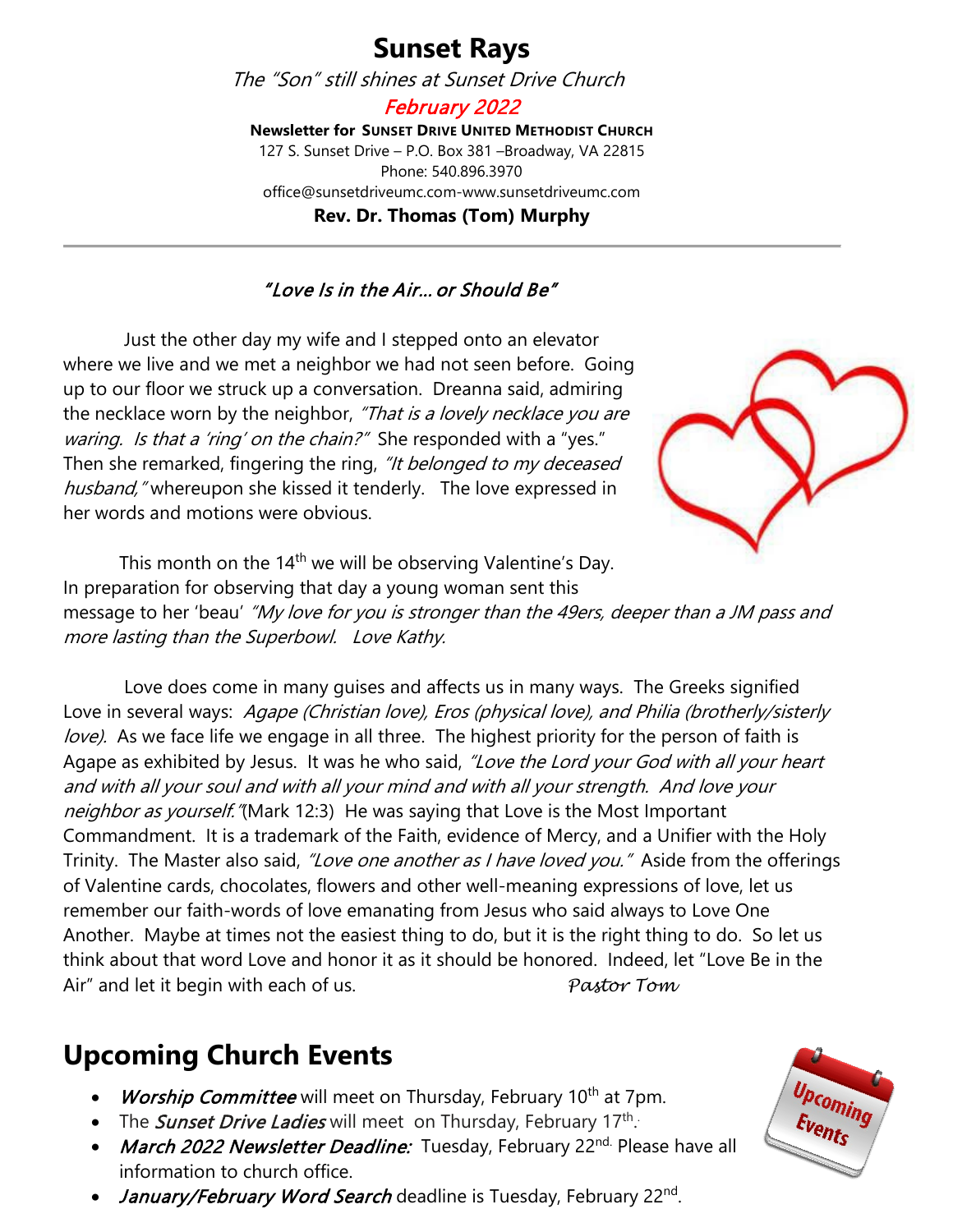#### **Keep current with News & Events** submitted by Barry Davis

A friendly reminder that you can find an up-to-date calendar, bulletins, sermons, newsletters, upcoming events and online giving information on our website. Please take a few minutes and browse the site to see what's there. You'll be surprised at how much information is right at your fingertips.

If you have any comments or suggestions about how we can improve our website or our Facebook page, please feel free to contact me at barry8360@yahoo.com

Our website: [https://www.sunsetdriveumc.com](about:blank) Our Facebook page: [https://www.facebook.com/sunsetdriveumc](about:blank)

#### **Inclement Weather and Cancellation Notice**

Should it become necessary to cancel Sunday services or other activities during the week due to winter weather conditions, a cancellation notice will be posted through the following media: WHSV TV-3, the church website and the church Facebook.



## **Prayer List**

Lois Dinges **Bobbie Counts** Doris Emswiler Rhonda McDonald Kathryn Ford **Anthony Rhodes** Dot Gladden Nancy Hoover Rosemary Mumaw Richard and Kathy Sharpe

# **Our Church Family … Our "Extended" Church Family …**

# **Prayers for Our Military Families**

 Will Freds: U.S Army (son-in- law of CW and Peggy Grandle) Mark Long: U.S Navy (son of Dawn Long) Chris Mullenax: U.S Army Special Forces Richard Ruley: US Air Force (great nephew of Michael and Esther Malloy)

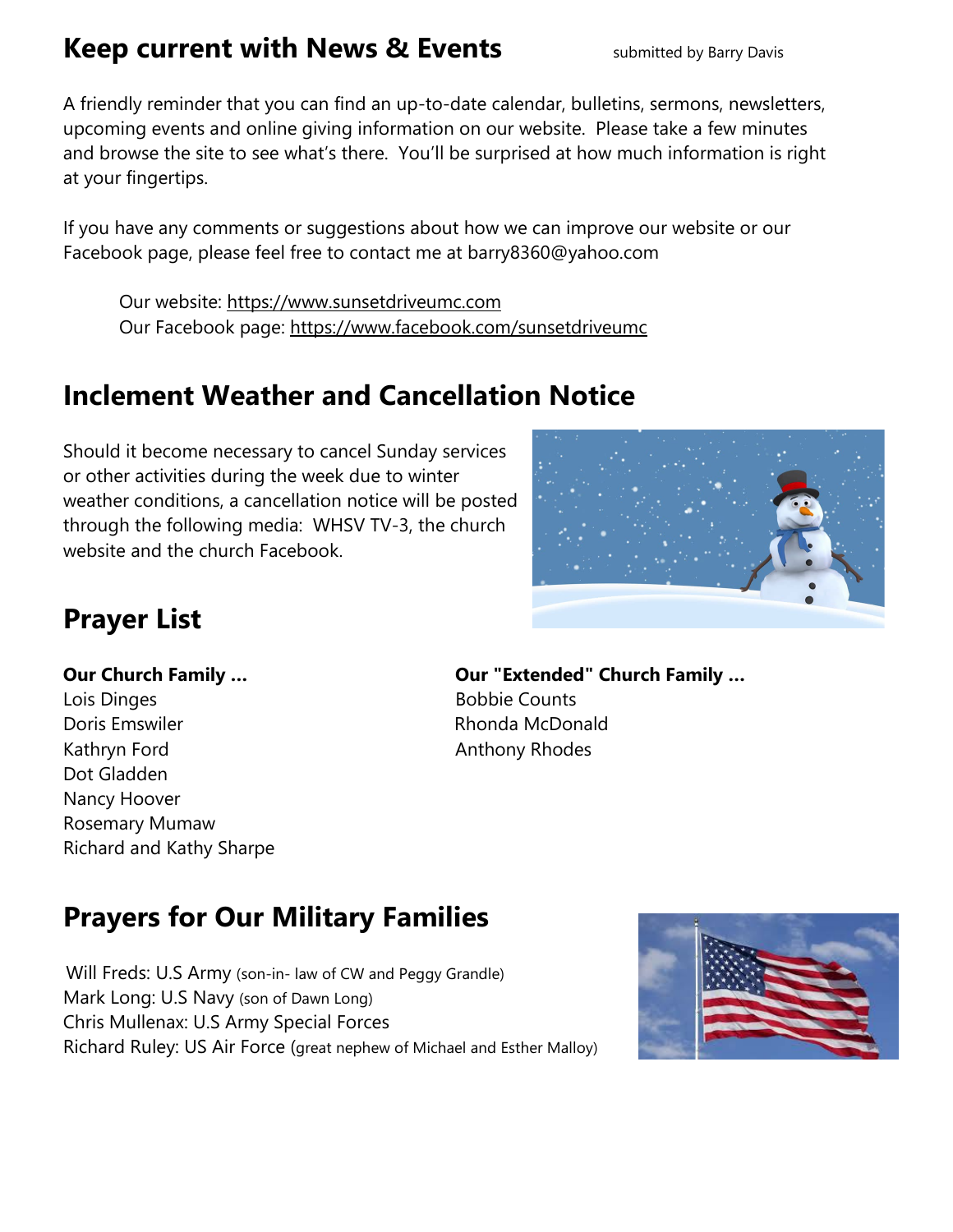#### **In Sympathy**

- **We extend Christian sympathy** and prayers to The Elizabeth Ann Stultz Family. Elizabeth passed away on Monday, January 10<sup>th</sup>. She will be missed by her Sunset Drive family.
- **We extend Christian sympathy** and prayers to The Marlin Fulk Family. Marlin passed away on Saturday, January 15<sup>th</sup>. He will be missed by his Sunset Drive family.
- **We extend Christian sympathy** and prayers to The Phyllis Fidler Family. Phyllis passed away on Friday, January 28<sup>th</sup>. She will be missed by her Sunset Drive family.

## **Monthly Newsletter**

Do you have any suggestions or ideas for information you would like to see in the monthly Newsletter? Please contact the church office at office@sunsetdriveumc.com.

Due to the Snow Days January Coloring Pages and Word Search will be in the narthex through February.

# **Hygiene Closet Submitted by Lacey Roberts**

We are helping a teacher at JCMES start a Hygiene Closet here at school. We will be collecting items starting next week for students in need at the school. There will be a box placed in the Narthex but if you have any questions, please contact Lacey Roberts or Jodi Clarke. The list of the items needed are on the bulletin board or on the flyers in the Narthex. Thank you, and

#### **2022 Dates to Remember**

- Ash Wednesday: Wednesday, March 2<sup>nd</sup>
- Palm Sunday: Sunday, April  $10^{th}$
- Maundy Thursday: Thursday, April 14<sup>th</sup>
- Good Friday: Friday, April 15<sup>th</sup>
- Easter Sunday Sunday, April 17<sup>th</sup>
- Christmas: Sunday, December 25<sup>th</sup>